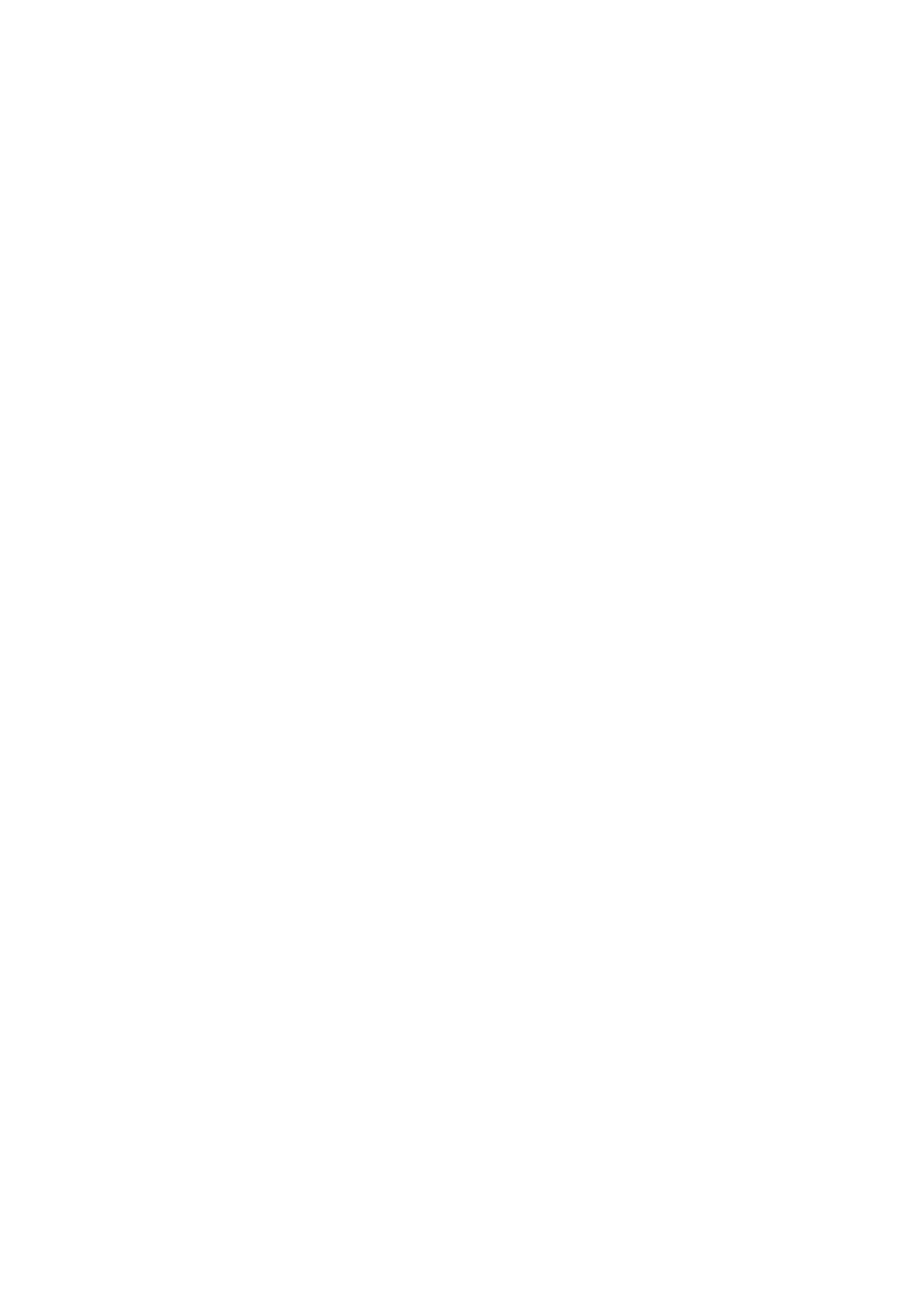# **Entanglement-breaking of quantum dynamical channels**

Long-Mei Yang,<sup>1</sup> Tao Li,2, *<sup>∗</sup>* Shao-Ming Fei,1, 3, *†* and Zhi-Xi Wang1, *‡*

*<sup>1</sup>School of Mathematical Sciences, Capital Normal University, Beijing 100048, China*

*<sup>2</sup>School of Science, Beijing Technology and Business University, Beijing 100048, China*

*<sup>3</sup>Max Planck Institute for Mathematics in the Sciences, Leipzig 04103, Germany*

Entanglement is a key issue in the quantum physics which gives rise to resources for achieving tasks that are not possible within the realm of classical physics. Quantum entanglement varies with the evolution of the quantum systems. It is of significance to investigate the entanglement dynamics in terms of quantum channels. We study the entanglement-breaking channels and present the necessary and sufficient conditions for a quantum channel to an entanglement-breaking one for qubit systems. Furthermore, a concept of strong entanglement-breaking channel is introduced. The amendment of entanglement-breaking channels is also studied.

### **I. INTRODUCTION**

Originated from the superposition principle, entanglement was first recognized as a spooky feature of quantum mechanics by Einstein, Podolsky, Rosen and Schrödinger. This feature implies the existence of global states which cannot be written as a product of the states of individual subsystems. Attributed to the development of quantum information science over the last decades, many quantum information protocols [1] have been proposed, in which the entangled states are used as important resources that may be exploited to achieve tasks that are not possible within the realm of classical physics.

Any physical processes correspond to completely positive and trace-preserving (CPTP) maps called quantum channels. Quantum channels may disturb the transmitted messages by gradually degrading the information along with their structures [2, 3]. It is of considerable interest to study entanglement evolution under noisy channels. Entanglementbreaking (EB) channels [4–6], one type of noisy channels, lie the heart of such tasks. The entanglement-breaking channels are so noisy that any output states are always separable, which are useless for entanglement distributions, even exploiting distillation techniques [7].

Although entanglement-breaking channels have drawn much attention, there are still no rigorous and operational approaches to determine whether a channel is EB or not. We investigate the entanglement-breaking channels and answer such question for qubit systems. Following a natural question that how strength an entanglement-breaking channel can be or can it be amended, we propose a concept – strong entanglement-breaking channels.

An entanglement-breaking channel  $\Phi$  might be amended through  $\bar{\Phi} \circ \Phi_{U} \circ \bar{\Phi} \circ \cdots \circ \Phi_{U} \circ \bar{\Phi}$ , with  $\Phi_{U}$  a proper unitary operation, and  $\Phi$  consecutive applications of a given map  $\tilde{\Phi}$  repeated n times,  $\Phi = \tilde{\Phi}^n = \tilde{\Phi} \circ \tilde{\Phi} \circ \cdots \circ \tilde{\Phi}$  [8]. While we  $\overline{n}$  times

find that not all the entanglement-breaking channels can be amended by such method, we present a theorem to show that there indeed exist strong entanglement-breaking channels.

This paper is organized as follows. In Section 2 we introduce some preliminary notions. In Sections 3 we investigate unital and non-unital entanglement-breaking channels, respectively. And some necessary and sufficient conditions for an entanglement-breaking channel are presented. We analyze entanglement-breaking of Markovian semigroup dynamics in Section 4. In Section 5, we propose the concept of strong entanglement-breaking and give an example to discuss its amendment via global operations. We conclude in section 6.

### **II. PRELIMINARIES**

We now introduce some relevant concepts. A quantum channel Φ, completely positive and trace-preserving (CPTP) map, maps a quantum state  $\rho$  in Hilbert space  $\mathcal{H}$  to  $\Phi(\rho) = \sum_{n} K_n \rho K_n^{\dagger}$ , where  $K_n$  are operators on  $\mathcal{H}$  satisfying

*<sup>∗</sup>*Corresponding author: litao@btbu.edu.cn

*<sup>†</sup>*Corresponding author: feishm@cnu.edu.cn

*<sup>‡</sup>*Corresponding author: wangzhx@cnu.edu.cn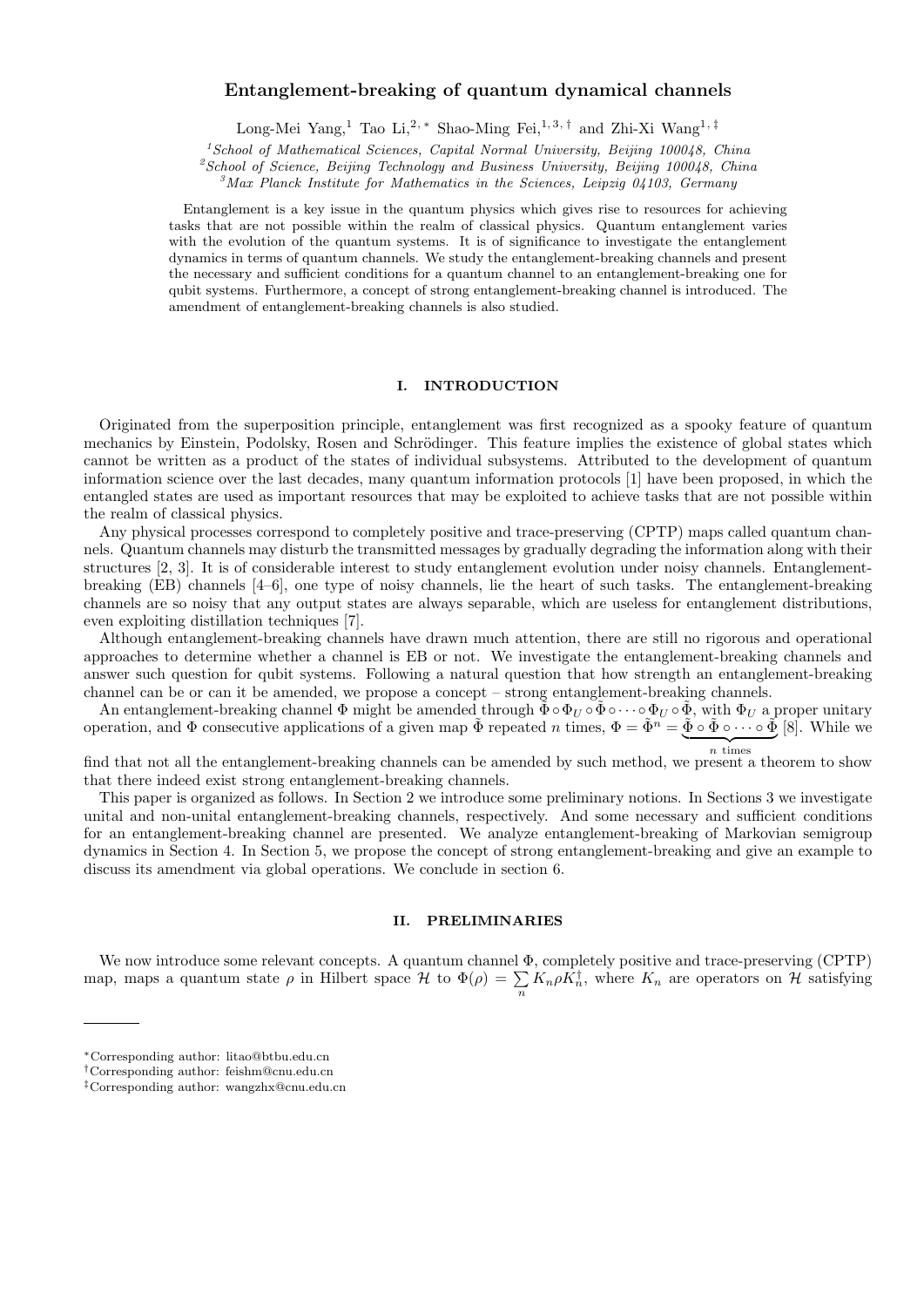$\sum_{n} K_n^{\dagger} K_n = I$ , with *I* the identity operator. Recall that the identity and Pauli matrices form a basis for *H* so that any qubit state  $\rho$  can be written as  $\frac{1}{2}(I + \vec{r} \cdot \sigma)$ , where  $\sigma = (\sigma_x, \sigma_y, \sigma_z)$  denotes the vector of Pauli matrices and  $\vec{r} \in \mathbb{R}^3$ ,  $|\vec{r}| \leq 1$ . Then, the channel  $\Phi$  can be characterized by a unique  $4 \times 4$  matrix  $\begin{pmatrix} 1 & \vec{0} \\ \vec{r} & M \end{pmatrix}$ *n <sup>→</sup> M* ), where *M* is a  $3 \times 3$ matrix  $\overrightarrow{0}$  and  $\overrightarrow{n}$  are three dimensional row and column vectors, respectively) such that

$$
\Phi[\frac{1}{2}(I + \vec{r} \cdot \sigma)] = \frac{1}{2}I + (\vec{n} + M\frac{1}{2}\vec{r}) \cdot \sigma.
$$

Furthermore, King and Ruskai [9] showed that up to a unitary equivalence the original 12-parametric set of singlequbit channels can be reduced to a 6-parametric set of channels of the form

$$
\begin{pmatrix}\n1 & 0 & 0 & 0 \\
n_1 & \lambda_1 & 0 & 0 \\
n_2 & 0 & \lambda_2 & 0 \\
n_3 & 0 & 0 & \lambda_3\n\end{pmatrix},
$$
\n(1)

where  $|\lambda_k| \leq 1$  are the singular values of M. It can be seen that a channel is unital if and only if  $\vec{n} = \vec{0}$ .

Moreover,  $\Phi$  is an entanglement-breaking (EB) channel [4] if the state  $\Phi \otimes I(\rho)$  is separable for all  $\rho$ . It has been proved by Horodecki *et al.* that  $\Phi$  is entanglement-breaking if and only if  $\Phi \otimes I$  maps a maximally entangled state to a separable one. Without loss of generality, in the following we consider the maximally entangled state,

$$
|\psi\rangle\langle\psi| = \frac{1}{4}(I \otimes I - \sigma_x \otimes \sigma_x - \sigma_y \otimes \sigma_y - \sigma_z \otimes \sigma_z),
$$

to study the entanglement-breaking channels.

# **III. UNITAL AND NON-UNITAL CHANNELS**

We first study the necessary and sufficient conditions for unital channels  $\Phi$  to be EB ones. Under the channels  $\Phi \otimes I$ , the state  $|\psi\rangle\langle\psi|$  becomes  $\tilde{\rho}$ :

$$
\tilde{\rho} = \Phi \otimes I(|\psi\rangle\langle\psi|)
$$
\n
$$
= \frac{1}{4} \begin{pmatrix}\n1 - \lambda_3 & 0 & 0 & -\lambda_1 + \lambda_2 \\
0 & 1 + \lambda_3 & -\lambda_1 - \lambda_2 & 0 \\
0 & -\lambda_1 - \lambda_2 & 1 + \lambda_3 & 0 \\
-\lambda_1 + \lambda_2 & 0 & 0 & 1 - \lambda_3\n\end{pmatrix}.
$$
\n(2)

The eigenvalues of  $\tilde{\rho}$  are

$$
\frac{1}{4}(1+\lambda_1-\lambda_2-\lambda_3), \quad \frac{1}{4}(1-\lambda_1+\lambda_2-\lambda_3),\n\frac{1}{4}(1-\lambda_1-\lambda_2+\lambda_3), \quad \frac{1}{4}(1+\lambda_1+\lambda_2+\lambda_3),
$$
\n(3)

and the eigenvalues of the partially transposed matrix  $\tilde{\rho}^{T_2} = (I \otimes T)\tilde{\rho}$ , where *T* denotes transpose, are given by

$$
\frac{1}{4}(1 - \lambda_1 - \lambda_2 - \lambda_3), \quad \frac{1}{4}(1 - \lambda_1 + \lambda_2 - \lambda_3), \n\frac{1}{4}(1 + \lambda_1 - \lambda_2 + \lambda_3), \quad \frac{1}{4}(1 + \lambda_1 + \lambda_2 + \lambda_3).
$$
\n(4)

It is easy to see that all eigenvalues of  $\tilde{\rho}$  and  $\tilde{\rho}^{T_2}$ , given by (3) and (4), are nonnegative iff

$$
\min\{(1-\lambda_3)^2, (1+\lambda_3)^2\} \ge \max\{(\lambda_1-\lambda_2)^2, (\lambda_1+\lambda_2)^2\},\tag{5}
$$

which is equivalent to

$$
|\lambda_1| + |\lambda_2| + |\lambda_3| \leq 1. \tag{6}
$$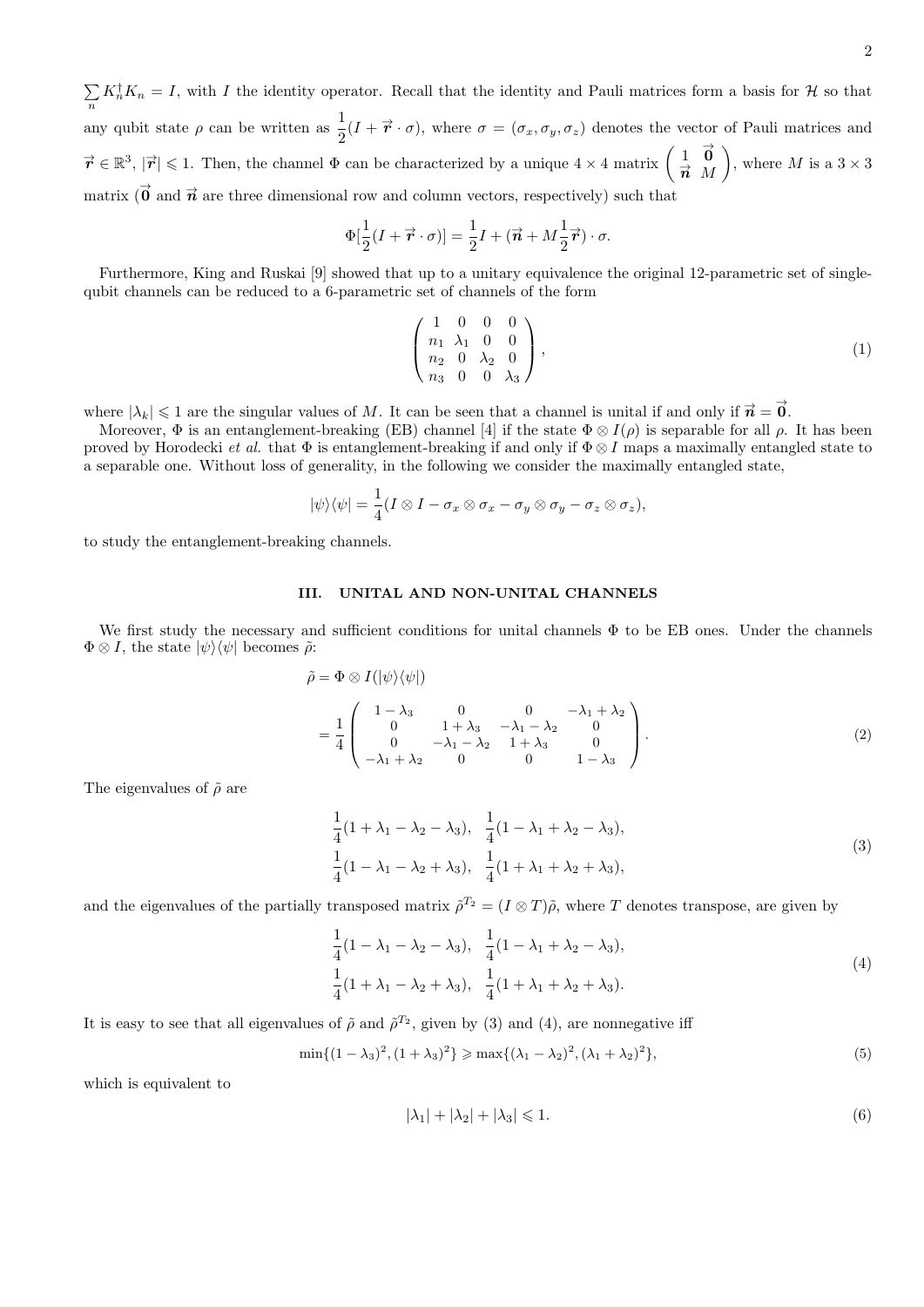Here if one or more  $\lambda_i = 0$ , then  $\rho$  and  $\tilde{\rho}$  have the same eigenvalues.

As  $\Phi$  is an EB channel iff  $\tilde{\rho}^{T_2}$  is a positive operator, according to the positive partial transposition criteria, we have the following theorem.

**Theorem 1.** (i) If  $\Phi$  given by (1) is a unital channel with at least one vanishing  $\lambda_i$ , then  $\Phi$  is an entanglement breaking channel.

(ii) A unital channel  $\Phi$  defined by (1) is an entanglement-breaking channel iff either (5) or (6) is satisfied.

Next, we consider the non-unital channels. Let  $\Phi$  be a non-unital channel. Accordingly, we have

$$
\tilde{\rho} = \Phi \otimes I(|\psi\rangle\langle\psi|)
$$
\n
$$
= \frac{1}{4} \begin{pmatrix}\n1 + n_1 - \lambda_3 & 0 & n_1 - in_2 & -\lambda_1 + \lambda_2 \\
0 & 1 + n_3 + \lambda_3 & -\lambda_1 - \lambda_2 & n_1 - in_2 \\
n_1 + in_y & -\lambda_1 - \lambda_2 & 1 - n_3 + \lambda_3 & 0 \\
-\lambda_1 + \lambda_2 & n_1 + in_2 & 0 & 1 - n_3 - \lambda_3\n\end{pmatrix}.
$$

In general it is hard to compute the eigenvalues of  $\tilde{\rho}$ . However, if  $\lambda_1 = 0$ , the eigenvalues of  $\tilde{\rho}$  and  $\tilde{\rho}^{T_2}$  are the same:

$$
\frac{1}{4}(1-\sqrt{|\vec{\lambda}|^2+|\vec{n}|^2-2\sqrt{\lambda_2^2\lambda_3^2+\lambda_2^2n_2^2+\lambda_3^2n_3^2}}),
$$
\n
$$
\frac{1}{4}(1+\sqrt{|\vec{\lambda}|^2+|\vec{n}|^2-2\sqrt{\lambda_2^2\lambda_3^2+\lambda_2^2n_2^2+\lambda_3^2n_3^2}}),
$$
\n
$$
\frac{1}{4}(1-\sqrt{|\vec{\lambda}|^2+|\vec{n}|^2+2\sqrt{\lambda_2^2\lambda_3^2+\lambda_2^2n_2^2+\lambda_3^2n_3^2}}),
$$
\n
$$
\frac{1}{4}(1+\sqrt{|\vec{\lambda}|^2+|\vec{n}|^2+2\sqrt{\lambda_2^2\lambda_3^2+\lambda_2^2n_2^2+\lambda_3^2n_3^2}}),
$$
\n
$$
(7)
$$

where  $|\vec{\lambda}| = \sqrt{\lambda_1^2 + \lambda_2^2 + \lambda_3^2}$  and  $|\vec{n}| = \sqrt{n_1^2 + n_2^2 + n_3^2}$ . Therefore,  $\Phi$  is an EB channel. Analogously, one can show that  $\Phi$  is also an EB channel for the cases  $\lambda_2 = 0$  and  $\lambda_3 = 0$ . Similar to Theorem 1 for unital channel case, we have

**Theorem 2.** If  $\Phi$  is a non-unital channel defined by (1) such that at least one  $\lambda_k = 0$  for  $k = 1, 2, 3$ , then  $\Phi$  is an EB channel.

**Theorem 3.** If  $n_{i_1} = n_{i_2} = 0$  for  $i_1$ ,  $i_2$ ,  $i_3 = \{1, 2, 3\}$ , the non-unital channel  $\Phi$  defined by (1) is an entanglementbreaking channel iff

$$
\min\{1 - \lambda_{i_3}, 1 + \lambda_{i_3}\} \ge \max\{\sqrt{(\lambda_{i_1} + \lambda_{i_2})^2 + n_{i_3}^2}, \sqrt{(\lambda_{i_1} - \lambda_{i_2})^2 + n_{i_3}^2}\}.
$$
\n(8)

*Proof.* Assume  $n_1 = n_2 = 0$ . The eigenvalues of  $\tilde{\rho}$  are given by

$$
\frac{1}{4}(1 - \lambda_3 - \sqrt{(\lambda_1 - \lambda_2)^2 + n_3^2}),
$$
\n
$$
\frac{1}{4}(1 - \lambda_3 + \sqrt{(\lambda_1 - \lambda_2)^2 + n_3^2}),
$$
\n
$$
\frac{1}{4}(1 + \lambda_3 - \sqrt{(\lambda_1 + \lambda_2)^2 + n_3^2}),
$$
\n
$$
\frac{1}{4}(1 + \lambda_3 + \sqrt{(\lambda_1 + \lambda_2)^2 + n_3^2}).
$$
\n(9)

The eigenvalues of  $\tilde{\rho}^{T_2}$  are

$$
\frac{1}{4}(1 - \lambda_3 - \sqrt{(\lambda_1 + \lambda_2)^2 + n_3^2}),
$$
  
\n
$$
\frac{1}{4}(1 - \lambda_3 + \sqrt{(\lambda_1 + \lambda_2)^2 + n_3^2}),
$$
  
\n
$$
\frac{1}{4}(1 + \lambda_3 - \sqrt{(\lambda_1 - \lambda_2)^2 + n_3^2}),
$$
  
\n
$$
\frac{1}{4}(1 + \lambda_3 + \sqrt{(\lambda_1 - \lambda_2)^2 + n_3^2}).
$$
\n(10)

As Φ is an EB channel iff the eigenvalues given in (9) and (10) are nonnegative, we prove the Theorem. For the cases  $n_1 = n_3 = 0$  and  $n_2 = n_3 = 0$ , the proofs are similar.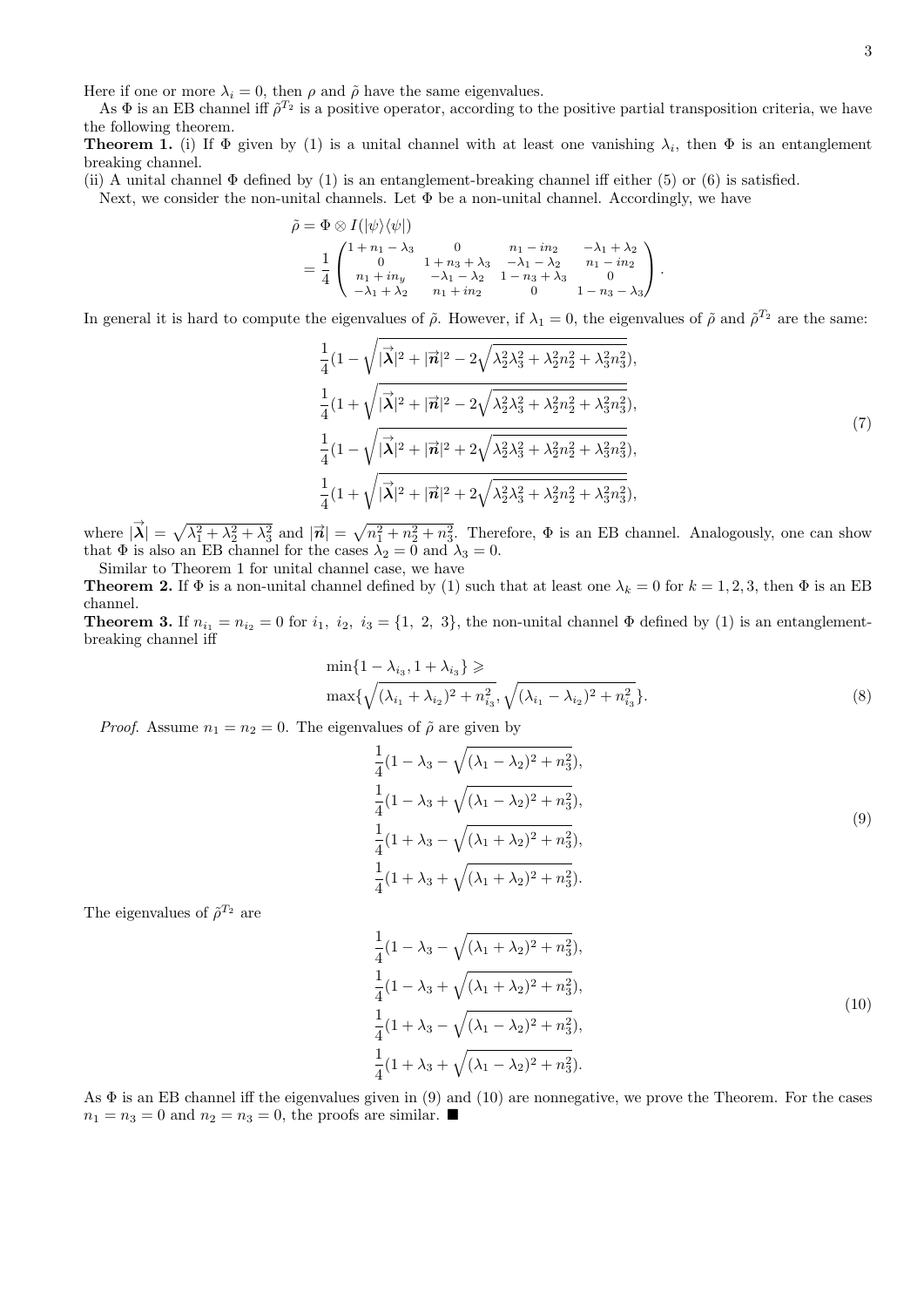# **IV. RELATIVE PROPERTY OF MARKOVIAN DYNAMICS**

Due to the importance of Markovian quantum dynamics in quantum mechanics and in quantum information processing, we analyze relative property of such evolution, in particular, processes of the decoherence, the depolarization, and the homogenization in this section.

The decoherence channels  $\Phi_t$  that are modelled as a sequence of collisions of a quantum system with particles of the environment described by a Markovian process can be represented in the form:

$$
\Phi_t = \begin{pmatrix} 1 & 0 & 0 & 0 \\ 0 & e^{-t/T} \cos \omega t & e^{-t/T} \sin \omega t & 0 \\ 0 & -e^{-t/T} \sin \omega t & e^{-t/T} \cos \omega t & 0 \\ 0 & 0 & 0 & 1 \end{pmatrix}.
$$

In terms of the Markovian semigroup dynamics, the decoherence is induced by the master equation [10, 11]  $\dot{\rho}$  =  $i[H, \rho] + (T/2)[H, [H, \rho]]$ . The solution of this equation forms a semigroup of  $\Phi_t$ . The corresponding singular values  $\lambda_i$  in (1) related to these channels are given by

$$
\lambda_1(t) = e^{-t/T},
$$
  
\n
$$
\lambda_2(t) = e^{-t/T},
$$
  
\n
$$
\lambda_3(t) = 1.
$$
\n(11)

Therefore, according to Theorem 1  $\Phi_t$  is not an EB channel, as the inequality (6) is not satisfied.

Another case we consider is the process of a single-qubit depolarization  $\Phi_t$  in a specific basis, which can be represented by the semigroup [1]:

$$
\Phi_t = \begin{pmatrix} 1 & 0 & 0 & 0 \\ 0 & e^{-t/T} & 0 & 0 \\ 0 & 0 & e^{-t/T} & 0 \\ 0 & 0 & 0 & e^{-t/T} \end{pmatrix}.
$$

Using Theorem 1 we have that  $\Phi_t$  is an EB channel iff  $e^{-t/T} \leq 1/3$ .

It is obvious that above decoherence and depolarization channels are unital ones. For an example of nonunital channel we consider the quantum homogenization. The quantum homogenization is a process motivated by the thermodynamical process of thermalization. It describes a system-environment interaction such that the initial state of the system  $\rho$  is transformed into the state  $\rho$  determined by the state of the environment composed of *N*-systems of the same physical origin. The continuous version of the homogenization process can be described by [12, 13]

$$
\Phi_t = \begin{pmatrix} 1 & 0 & 0 & 0 \\ 0 & e^{-t/T_2} \cos \omega t & e^{-t/T_2} \sin \omega t & 0 \\ 0 & -e^{-t/T_2} \sin \omega t & e^{-t/T_2} \cos \omega t & 0 \\ w(1 - e^{-t/T_1}) & 0 & 0 & e^{-t/T_1} \end{pmatrix},
$$

where *w* is the purity of the final state, describing the unitary part of the evolution,  $T_1$  is the decay time and  $T_2$  is the decoherence time. This process describes an evolution that transforms the whole Bloch sphere into a single point, i.e., a generalization of an exponential decay. That is, quantum homogenization is described by a contractive map with the fixed point as the stationary state of the dynamics. We have the corresponding singular values of  $\Phi_t$ ,

$$
\lambda_1(t) = e^{-t/T_2},
$$
  
\n
$$
\lambda_2(t) = e^{-t/T_2},
$$
  
\n
$$
\lambda_3(t) = e^{-t/T_1}.
$$
\n(12)

Hence  $\Phi_t$  is an EB channel iff

$$
\frac{(1-w^2)(1-e^{-t/T_1})^2}{\sqrt{(e^{-t/T_1}+e^{-t/T_2})^2+w^2(1-e^{-t/T_1})^2}} \geq 4e^{-2t/T_2}
$$
\n
$$
\leq 1-e^{-t/T_2}.
$$
\n(13)

In the homogenization process with the fixed point as a pure state, the homogenization is a nonunital process. In order to analyze the entanglement-breaking property, we denote  $f_1 = (1 - w^2)(1 - e^{-t/T_1})^2 - 4e^{-2t/T_2}$  and  $f_2 =$  $1 - e^{-t/T_2} - \sqrt{(e^{-t/T_1} + e^{-t/T_2})^2 + w^2(1 - e^{-t/T_1})^2}$ . Then the relation (13) is equivalent to  $f \equiv \min\{f_1, f_2\} \ge 0$ . It is easy to find that Φ*<sup>t</sup>* is not always an EB channel and EB capacity of it decreases with the *w* increasingly (see Fig. 1). In particular, if  $w = 1$ ,  $\Phi_t$  cannot be EB channel for any  $T_1$  and  $T_2$ . On the other hand, in Fig. 2, we show the influence of decoherence time and the decay time with equal purity of the final state.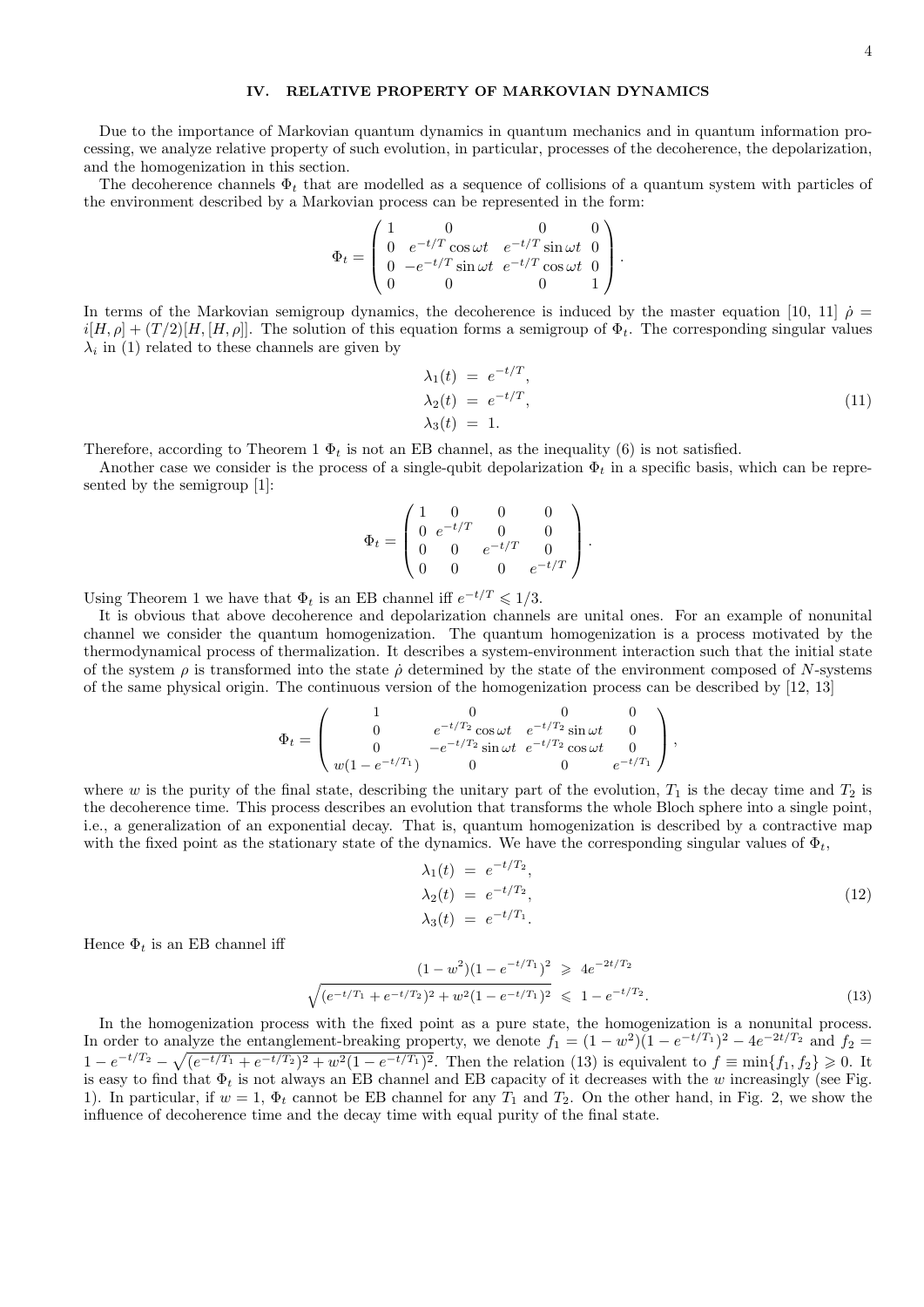

FIG. 1: In this figure, we take a special case which the decoherence time is equal to the decay time i.e.  $T_1 = T_2$ . We can see the sloping surface  $(f)$  through the 0-plane.



FIG. 2: Different curves represent different relations, with  $w = 0.5$ , between  $f = \min\{f_1, f_2\}$  and  $T_1/T_2$  i.e. the ratio of decoherence time and the decay time. Curves may be under the time axis means the homogenization process may not to be an entanglement-breaking channel.

# **V. STRONG ENTANGLEMENT-BREAKING CHANNELS**

It is natural to ask that if a channel is an EB channel, then how strong it is in breaking the entanglement, and how can one amend the entanglement breaking. For example, one may ask that if Φ *◦* Φ is an EB channel, is it possible that Φ *◦ F ◦* Φ is not an EB channel for some suitable unitary operation *F* ? Here the role played by *F* can be viewed as to amend the EB channel [8].

In order to deal with the above problems, we introduce a concept – strong entanglement-breaking channels (SEB channels): the EB channels that can not be amended by local operations. Although there is a method to amend EB channels via immediately unitary operations [8], we point out that some EB channels can not be amended in this way, i.e., there indeed exist SEB channels .

Assume that  $\Phi$  is an EB channel with at least one  $\lambda_k = 0$  for  $k = 1, 2, 3$ . Since a quantum channel can be represented as the consecutive applications of a given elementary map  $\tilde{\Phi}$  repeated *n* times,  $\Phi = \tilde{\Phi}^n$ . We find that the

corresponding singular values  $\tilde{\lambda}_k$  of  $\tilde{M}$  in  $\tilde{\Phi} \circ \Phi_U \circ \cdots \circ \Phi_U \circ \tilde{\Phi} = \begin{pmatrix} 1 & \vec{\mathbf{0}} \\ \frac{\vec{\mathbf{0}}}{2} & \vec{\mathbf{0}} \end{pmatrix}$  $\tilde{\vec{n}}$  *M*  $\setminus$ is also zero, where  $\Phi_U$  is an arbitrary

unitary channel. Thus,  $\tilde{\Phi} \circ \Phi_U \circ \cdots \circ \Phi_U \circ \tilde{\Phi}$  is always an EB channel. **Theorem 4.** A channel  $\Phi$  defined by (1) with at least one vanishing  $\lambda_i$ ,  $i = 1, 2, 3$ , is a strong entanglement-breaking channel.

Although a SEB channel can not be amended by local operations, it may be amended by global operations. We give an example concerning the SEB channels and their amendment. Any *d*-dimensional state *ρ* can be expressed as [14]:

$$
\rho = \frac{I}{d} + \frac{1}{2} \sum_{j=0}^{d-2} \sum_{k=j+1}^{d-1} (b_s^{jk} \sigma_s^{jk} + b_a^{jk} \sigma_a^{jk}) + \frac{1}{2} \sum_{l=1}^{d-1} b^l \sigma^l,
$$

with  $b_{s,a}^{jk} = \text{tr}(\rho \sigma_{s,a}^{jk}), b^l = \text{tr}(\rho \sigma^l), \sigma_s^{jk} = |j\rangle\langle k| + |k\rangle\langle j|, \sigma_a^{jk} = -i|j\rangle\langle k| + i|k\rangle\langle j|$  and  $\sigma^l = \sqrt{\frac{2}{l(l+1)}}(\sum_{j=0}^{l-1}|j\rangle\langle j| - l|l\rangle\langle l|).$ 

Then the state  $\rho$  can be rewrite as  $\rho = \frac{I}{d} + \vec{x} \cdot \vec{X}$  with  $\vec{x} = (b_s^{01}, b_a^{01}, \ldots, b_s^{d-2,d-1}, b_a^{d-2,d-1}, b^1, \ldots, b^{d-1})^T$  and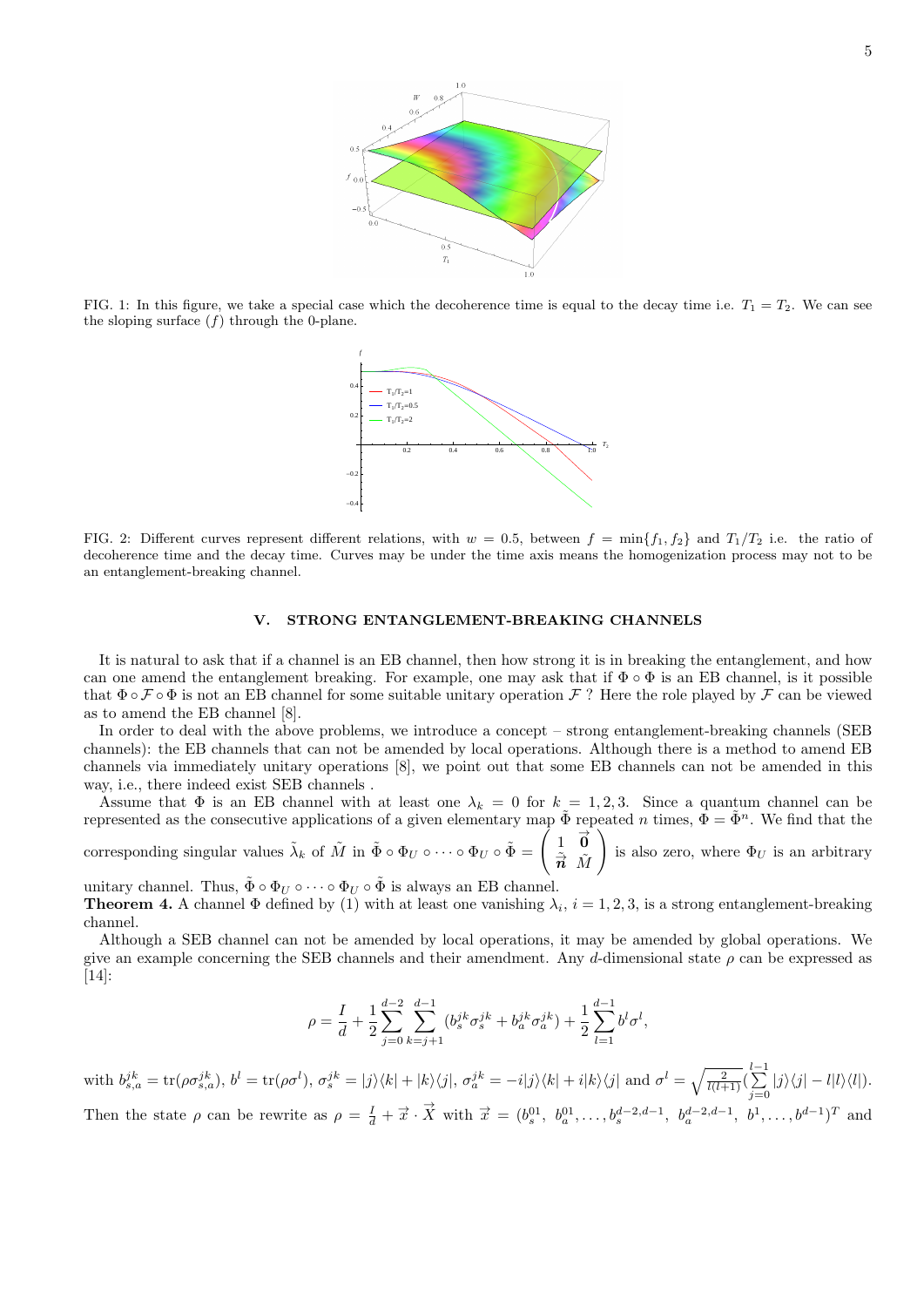$\vec{X} = (\sigma_s^{01}, \sigma_a^{01}, \ldots, \sigma_s^{d-2,d-1}, \sigma_a^{d-2,d-1}, \sigma^1, \ldots, \sigma^{d-1})^T$ . Thus, the action of a *d*-dimensional quantum channel  $\Phi$  on  $a_1, a_2, \ldots, a_s, a_s$ a qudit state  $\rho$  can be expressed by a real  $d^2 \times d^2$  matrix  $\begin{pmatrix} p & \overrightarrow{m}^T \\ \overrightarrow{r} & M \end{pmatrix}$ *n <sup>→</sup> M* ), where  $\vec{m}$ ,  $\vec{n}$  are  $(d^2 - 1) \times 1$  column vector and *M* is a  $(d^2 - 1) \times (d^2 - 1)$  matrix. Then  $\Phi = \begin{pmatrix} 1 & \overrightarrow{0}^T \\ \frac{\overrightarrow{0}}{T} & M \end{pmatrix}$ *n <sup>→</sup> M*  $\int \mathbf{p} \text{ maps } \rho = \frac{I}{d} + \vec{x} \cdot \vec{X}$  to  $\Phi(\rho) = \frac{I}{d} + \vec{x'} \cdot \vec{X'}$ , where  $\vec{x'} =$  $(b_s^{01}, b_a^{01}, \ldots, b_s^{d-2,d-1}, b_a^{d-2,d-1}, b'^1, \ldots, b'^{d-1})^T$  and  $X' = (\sigma_s^{01}, \sigma_a^{01}, \ldots, \sigma_s^{d-2,d-1}, \sigma_a^{d-2,d-1}, \sigma'^1, \ldots, \sigma'^{d-1})^T$ . *→* Following the discussion of Ref. [9], we have that up to unitary equivalence,  $\Phi$  can be characterized by  $2(d-1)$ parameters as

$$
\Phi = \begin{pmatrix} 1 & 0 & 0 & \cdots & 0 \\ n_1 & \lambda_1 & 0 & \cdots & 0 \\ n_2 & 0 & \lambda_2 & \cdots & 0 \\ \vdots & \vdots & \vdots & \ddots & \vdots \\ n_{d^2-1} & 0 & 0 & \cdots & \lambda_{d^2-1} \end{pmatrix},
$$
(14)

where  $|\lambda_k| \leq 1$  are the singular values of M.

Now consider a qubit SEB channel  $\Phi$  given by

$$
\Phi = \begin{pmatrix} 1 & 0 & 0 & 0 \\ 0 & 0 & 0 & 0 \\ 0 & 0 & -\frac{1}{2} & 0 \\ 0 & 0 & 0 & \frac{1}{2} \end{pmatrix}.
$$

Let  $\Phi'$  be a global operation which is represented by a 16 × 16 matrix defined by (14) with  $n_6 = n_9 = 1 = \lambda_3 = \lambda_5 =$  $\lambda_6 = \lambda_9 = \lambda_{10} = \lambda_{12} = \lambda_{15} = 1$  and the other entries are all zero. Thus,

$$
\Phi' \circ (\Phi \otimes I)(|\psi\rangle\langle\psi|) = \begin{pmatrix} \frac{1}{2} & 0 & 0 & -\frac{1}{2} \\ 0 & \frac{3}{2} & 1 & 0 \\ 0 & 1 & \frac{3}{2} & 0 \\ -\frac{1}{2} & 0 & 0 & \frac{1}{2} \end{pmatrix}
$$

Therefore,  $\Phi$  is amended by a global operation since  $\Phi' \circ (\Phi \otimes I)(|\psi\rangle \langle \psi|)$  is an entangled state.

From the above example, we see that for SEB channels, there may exist quantum channels Φ*′* which can increase the entanglement of two-qubit states while acting on them, i.e.,  $\Phi' \circ (\Phi \otimes T)(|\psi\rangle \langle \psi|)$  is an entangled state. In other words, a SEB channel may amended by global operations.

#### **VI. CONCLUSION**

We have investigated both unital and non-unital qubit EB channels and introduced the concept of SEB channels. We have derived both necessary and sufficient conditions for qubit unital channels to be EB channels, as well as for classes of non-unital qubit channels. For a general qubit channel Φ, it has been shown that it cannot be amended by local operations if the rank of the corresponding matrix of  $\Phi$  is less than three. For the case that the rank is 4, explicit examples have been presented to illustrate the amendment of the channel. In addition, the EB of Markovian dynamics has been also analyzed.

# **VII. ACKNOWLEDGMENTS**

This work is supported by the NSF of China under Grant No. 11675113 and is supported by the Scientific Research General Program of Beijing Municipal Commission of Education (Grant No.KM 201810011009).

<sup>[1]</sup> M. A. Nielsen, I. L. Chuang, Quantum Computation and Quantum Information, (Cambridge University Press, Cambridge, England, 2000).

<sup>[2]</sup> H. Barnum, M. A. Nielsen, B. Schumacher, Information transmission through a noisy quantum channel, Phys. Rev. A **57**, 4153 (1998).